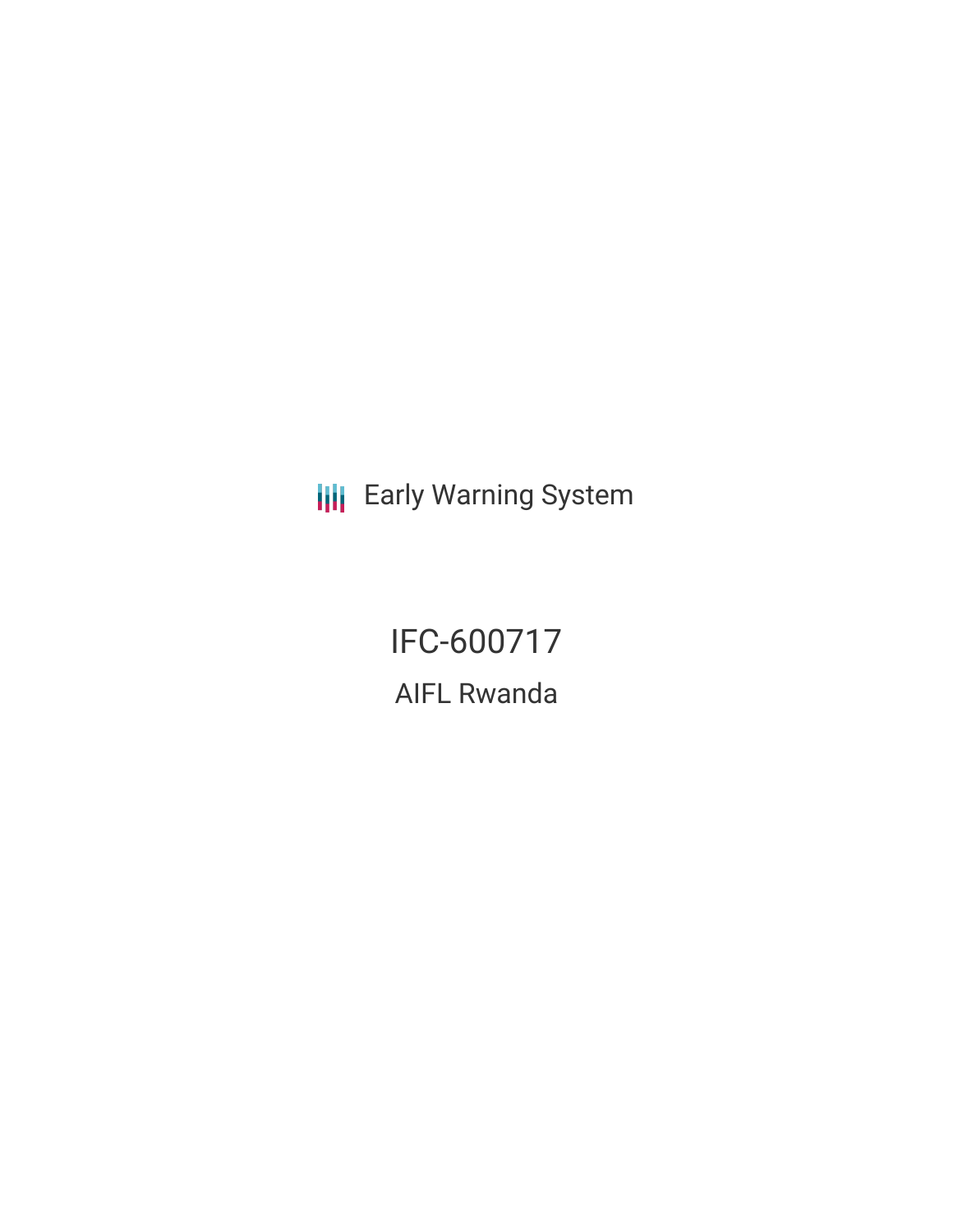

# **Quick Facts**

| <b>Countries</b>              | Rwanda                                  |
|-------------------------------|-----------------------------------------|
| <b>Financial Institutions</b> | International Finance Corporation (IFC) |
| <b>Status</b>                 | Active                                  |
| <b>Bank Risk Rating</b>       | U                                       |
| <b>Voting Date</b>            | 2016-02-17                              |
| <b>Borrower</b>               | <b>AIFL</b>                             |
| <b>Sectors</b>                | Finance                                 |
| <b>Project Cost (USD)</b>     | $$1.49$ million                         |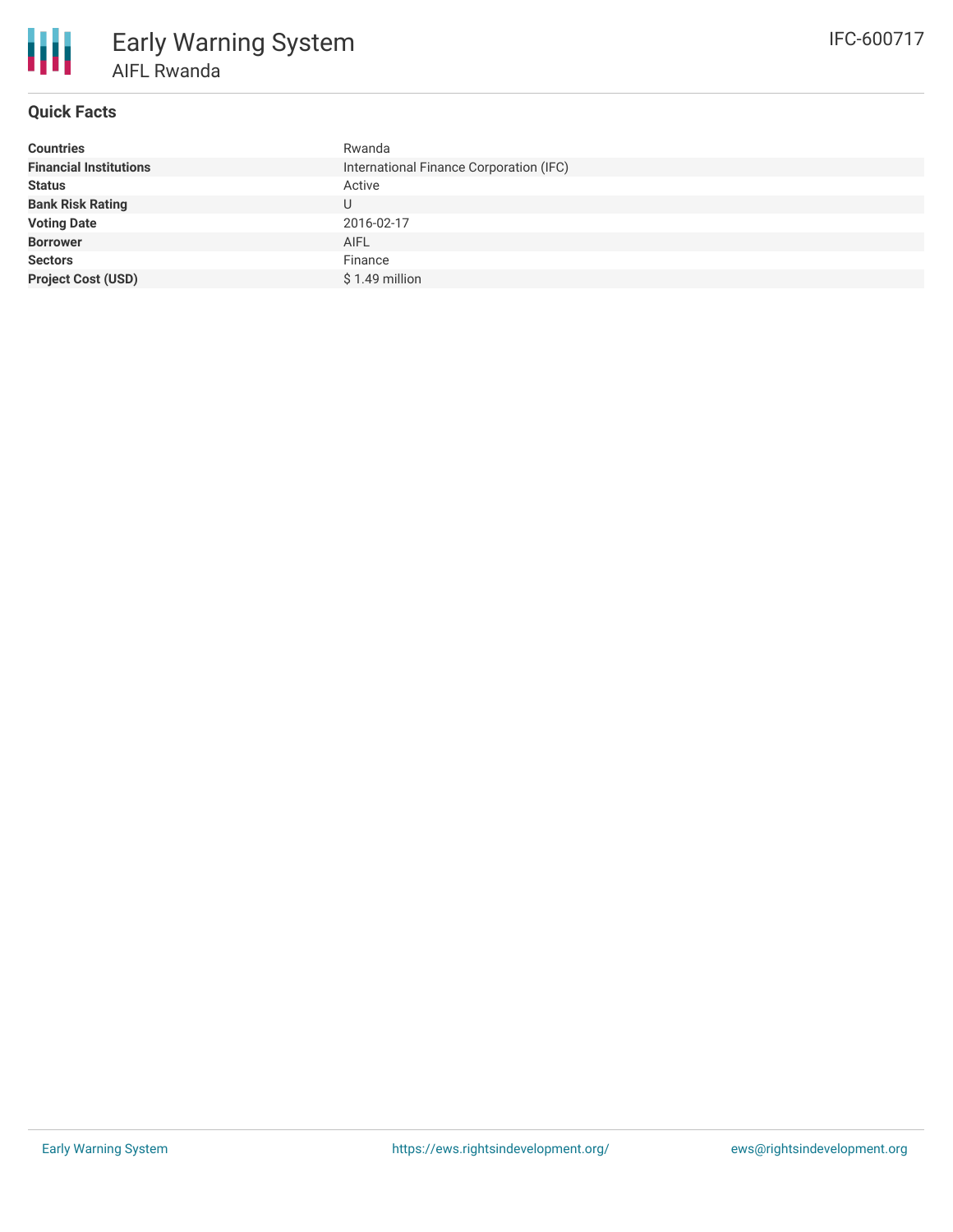

# **Project Description**

The IFC AS project will support AIFL to build their Business to Consumer (B2C) segment technical capacity in designing, branding, positioning of market needed fortified nutrition foods . This will be capped with professionalising Coops contracted by credible aggregators like CDI and EAX to supply AIFL with maize and soy from its smallholder farmers. Increased Rwandan maize supply will be achieved by modernizing and developing the local maize and soy supply chains through interventions:

- (i) Business Operations, Performance Management and Financial Transformation;
- (ii) Management Capacity Building Program to Cooperatives and Small holder farmers;
- (iii) Cooperative Governance Capacity Building Program
- (iv) Operations efficiency and effectiveness of Irrigations Systems

The CDI and EAX as credible aggregators will support cooperratives with productivity package for farmers comprising: improved seed, fertilizer and training in Good Agricultural Practices supported by viable irrigation schemes.The combination of these interventions is expected to improve farmer yields per season for maize over a five year period.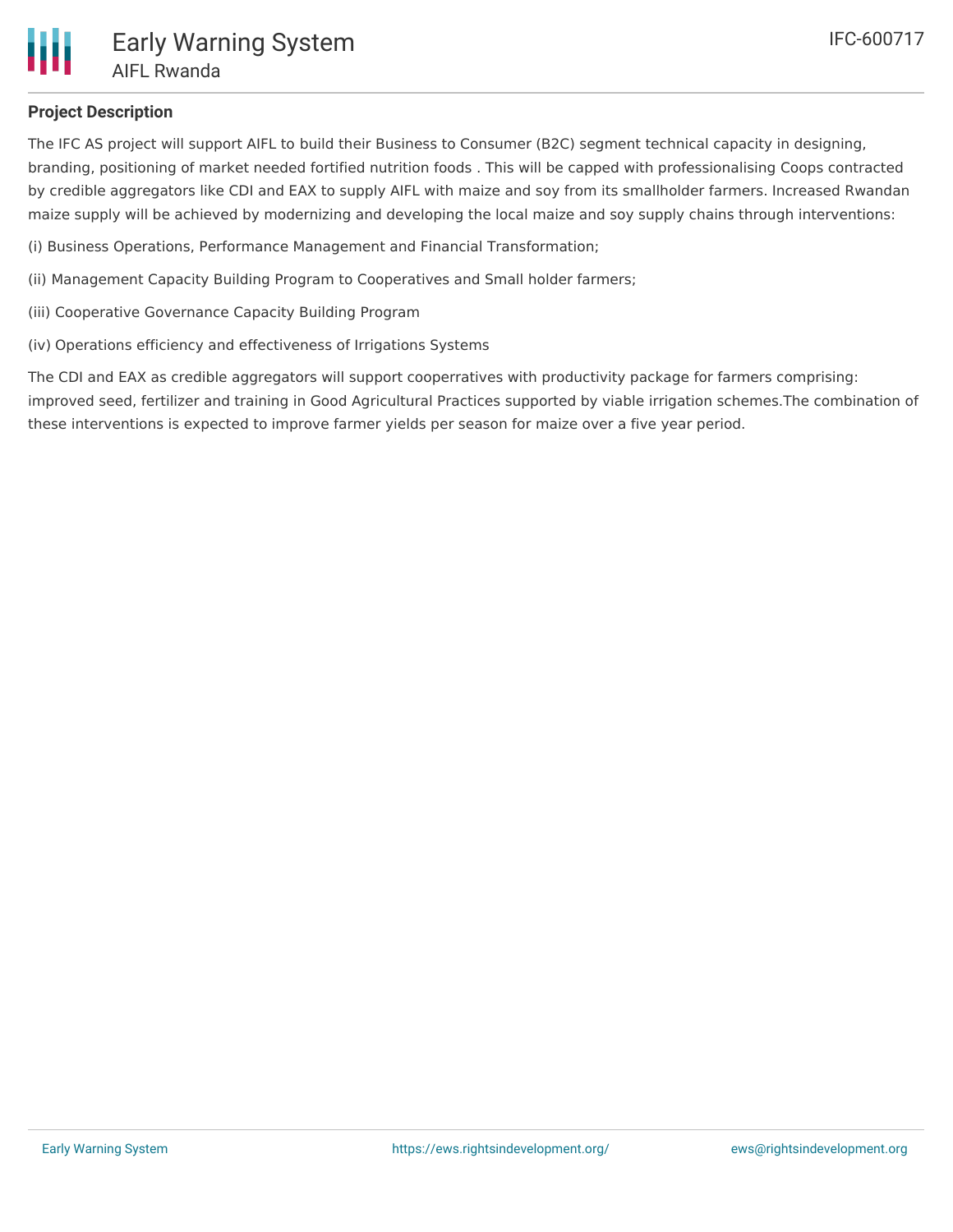

## **People Affected By This Project**

The main development impacts of the project are:

Reduced dependence on imported raw materials and reductions in transport-related GHG emissions as approximately 15,000 MT of locally produced maize is used in lieu of imported maize

-Increased incomes and poverty reduction amongst 20,000 smallholder farmers in Eastern Rwanda where poverty incidence is estimated by the World Bank to be 60% relative to an internationally comparable poverty line of \$1.25/day. The project supports interventions that improve farmer yields for maize per season.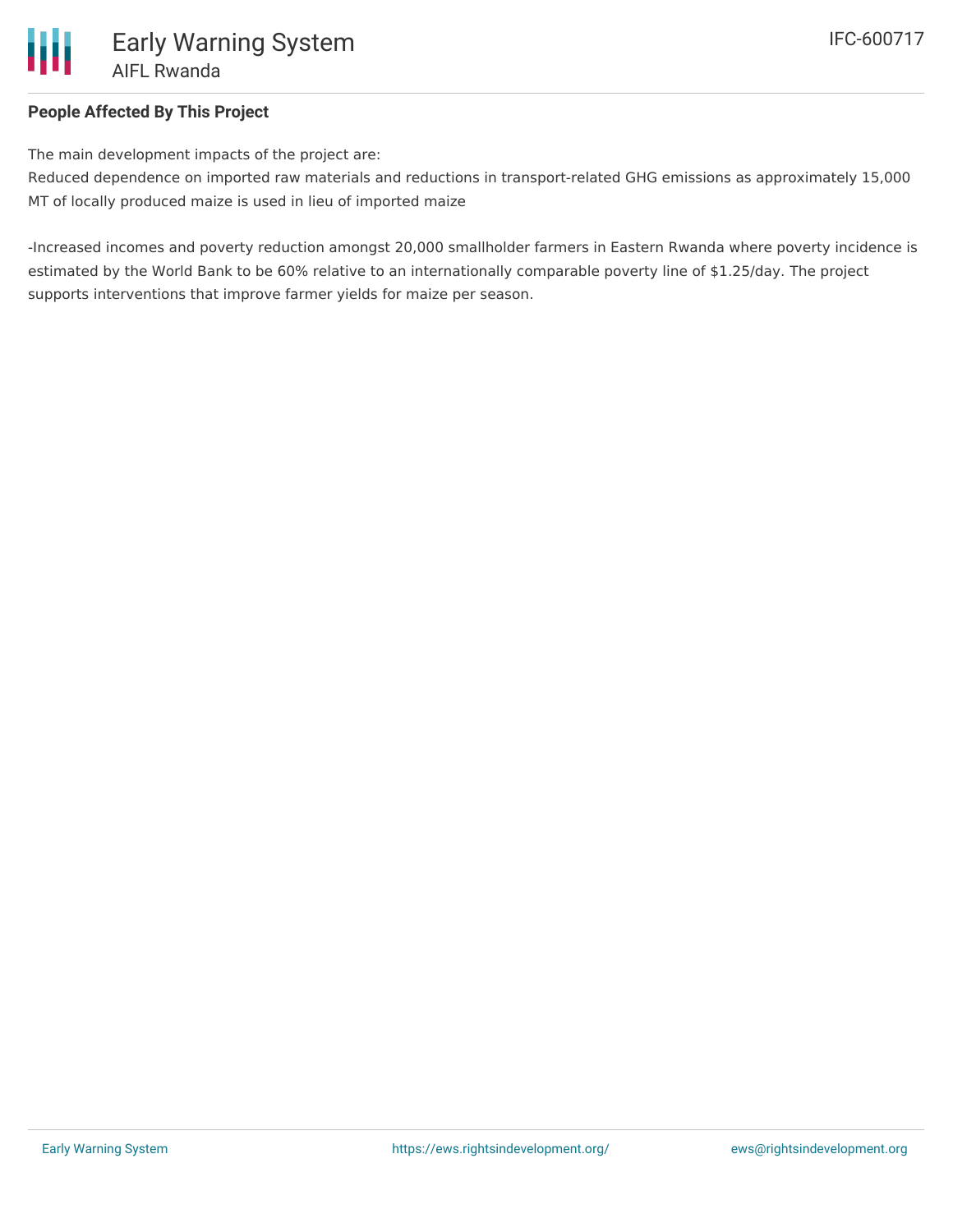

## **Investment Description**

• International Finance Corporation (IFC)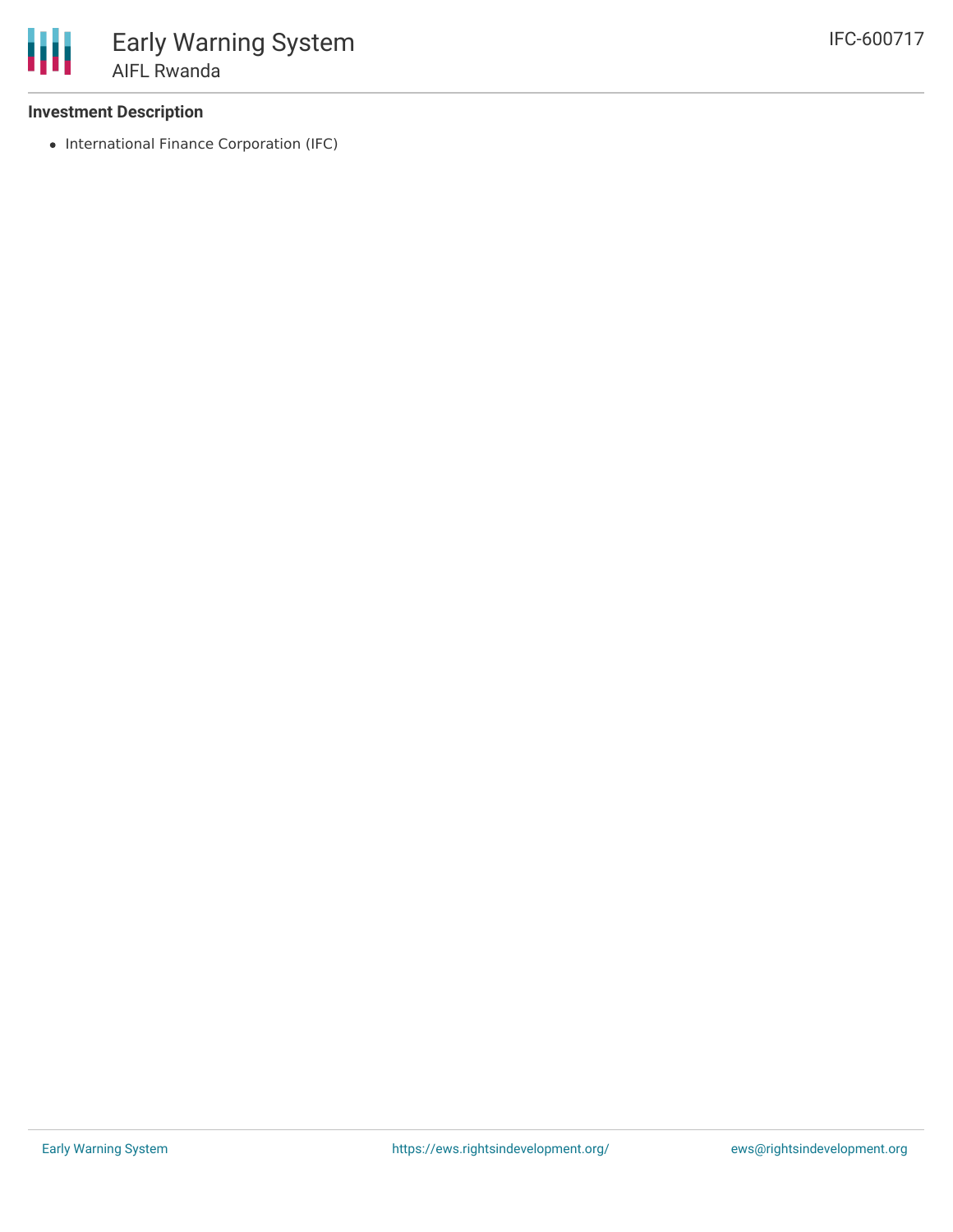

## **Contact Information**

ACCOUNTABILITY MECHANISM OF IFC

The Compliance Advisor Ombudsman (CAO) is the independent complaint mechanism and fact-finding body for people who believe they are likely to be, or have been, adversely affected by an IFC or MIGA- financed project. If you submit a complaint to the CAO, they may assist you in resolving a dispute with the company and/or investigate to assess whether the IFC is following its own policies and procedures for preventing harm to people or the environment. If you want to submit a complaint electronically, you can email the CAO at CAO@worldbankgroup.org. You can learn more about the CAO and how to file a complaint at http://www.cao-ombudsman.org/